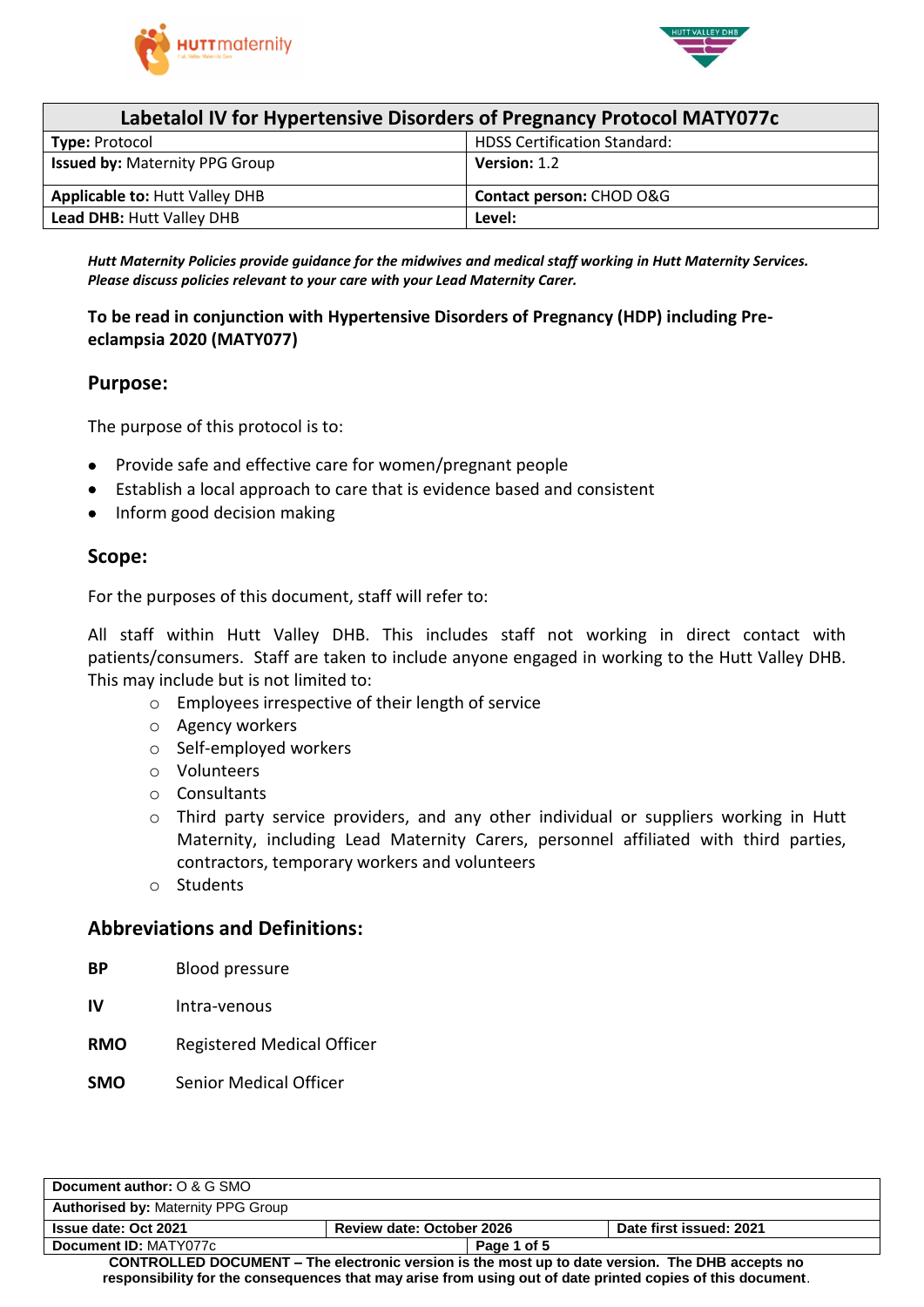



# **Labetalol IV for Hypertensive Disorders protocol Content**

# **Labetalol - Intravenous Administration Procedure**



One-on-one midwifery care required

## *Indication*

Emergency management of severe hypertension BP ≥ 160/110

### *Contraindications (see policy)*

- Maternal cardiac disease
- Known hypersensitivity to labetalol

### *Risks*

- Maternal hypotension, with impaired placental blood flow, fetal compromise
- Cautious use in presence of fetal growth restriction, severe pre-eclampsia, maternal hypovolaemia and epidural analgesia

### *Procedure*

- 1. Transfer to Birthing Suite
- 2. Commence Electronic Fetal Monitoring
- 3. Discuss the patient with the Obstetric SMO
- 4. RMO review and, if indicated, repeat the loading dose and/or commence a labetalol infusion.

### *Labetalol loading dose*

### **Preparation**

- 1mg / ml solution should be used
- Dilute 50 mg of intravenous labetalol (i.e. 10ml from ampoule 100mg / 20ml) in 40ml of normal saline ( $\rightarrow$  50 mg of labetalol in 50 ml = 1mg / 1ml solution).
- Attach a completed medication added label to the 50 ml syringe.

### **Administration**

- Administer initial loading dose of 10-20mg of intravenous labetalol (i.e. 10-20ml from prepared loading solution) by slow intravenous injection over a period of 2 minutes, to avoid a sudden decrease in blood pressure
	- $\triangleright$  If there is suspected pre-eclampsia-related hypovolaemia, the lower dose is recommended and maternal volume expansion should be considered with normal saline.
- This may be the only treatment required to control the blood pressure.

| Document author: O & G SMO                                                                      |                                  |             |                         |
|-------------------------------------------------------------------------------------------------|----------------------------------|-------------|-------------------------|
| <b>Authorised by: Maternity PPG Group</b>                                                       |                                  |             |                         |
| <b>Issue date: Oct 2021</b>                                                                     | <b>Review date: October 2026</b> |             | Date first issued: 2021 |
| Document ID: MATY077c                                                                           |                                  | Page 2 of 5 |                         |
| CONTROLLED DOCUMENT – The electronic version is the most up to date version. The DHB accepts no |                                  |             |                         |

**CONTROLLED DOCUMENT – The electronic version is the most up to date version. The DHB accepts no responsibility for the consequences that may arise from using out of date printed copies of this document**.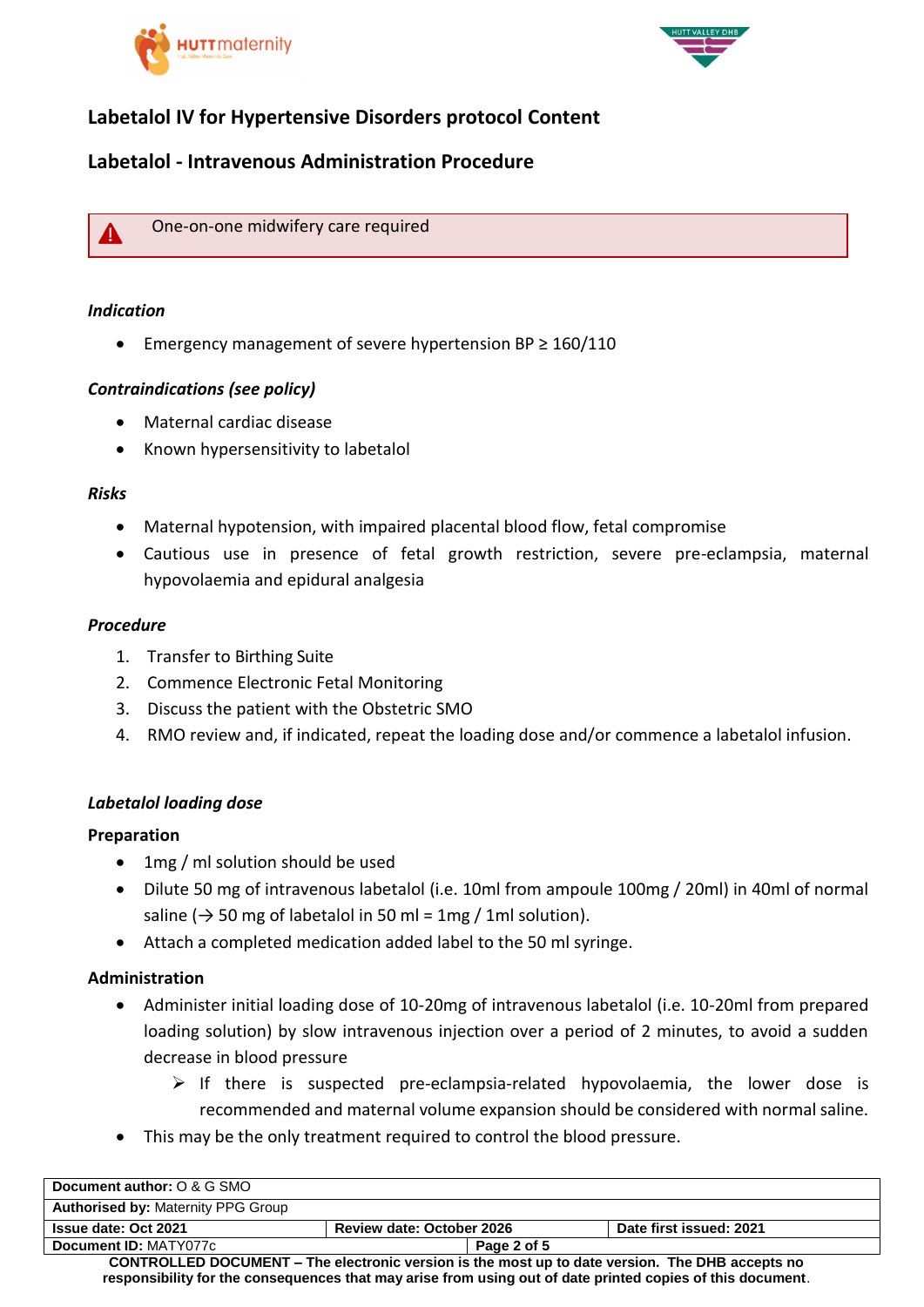



- The aim is to achieve a blood pressure of systolic 130-150 mmHg and diastolic 80-100 mmHg or lower
- If necessary, after 10 minutes observation, the registrar/consultant may administer another one or two bolus dose of 10-20mg (10-20ml of leading dose solution).

# **Monitoring**

- A complete set of baseline observations should be taken, then every 15 minutes or as clinically indicated
- Ensure a change in **MEWS parameters (exception)** is documented during the IV administration due to the number of blood pressure checks. Amend MEWS exception once BP stable
- BP to be taken on manual sphygmomanometer: repeat every 5 minutes for 20 minutes, then reduce to 30 minutes until stable
- Continuous electronic fetal monitoring is maintained throughout

### *Continuous labetalol infusion*

 If further treatment is required a continuous labetalol infusion may be prescribed following discussion with the consultant Obstetrician. A 1mg / ml solution should be used.

### **Preparation**

- Add 200 mg (40mls = 2 ampoules of 100mg / 20ml ampoule of labetolol) to 160 ml of normal saline.
- The resultant 200ml solution contains 200mg labetalol hydrochloride (1mg/ml).
- The **IV labetalol infusion MUST be double-checked by a senior midwife** prior to being connected to the woman/person, with specific attention to the '5 rights' and the IV line.

### **Administration**

- A normal saline mainline infusion is commenced.
- Using an electronic pump, the labetalol infusion is connected to the side arm of the normal saline infusion.
- The infusion is then started at a rate of 20mg/hour (20ml/hour)
- Double the rate of infusion every 30 minutes until a satisfactory response is obtained or a dose of 160mg/hour (160ml/hour) is reached. Occasionally higher doses may be necessary.
- The aim is to achieve a blood pressure of 135/85 mmHg or lower (NICE 2019)
- When the blood pressure has stabilised, i.e. there has been a decrease in diastolic blood pressure to 100mmHg or less and this has been sustained for 15 minutes, reduce the labetalol every 15 minutes by 1mg/hr.

### *Monitoring*

### **Maternal**

- Blood pressure and pulse every 15 minutes, and record on the MEWS chart
- Insert an indwelling catheter with an hourly urine bag attached.

| Document author: O & G SMO                                                                             |                                  |  |                         |
|--------------------------------------------------------------------------------------------------------|----------------------------------|--|-------------------------|
| <b>Authorised by: Maternity PPG Group</b>                                                              |                                  |  |                         |
| <b>Issue date: Oct 2021</b>                                                                            | <b>Review date: October 2026</b> |  | Date first issued: 2021 |
| Document ID: MATY077c                                                                                  | Page 3 of 5                      |  |                         |
| <b>CONTROLLED DOCUMENT – The electronic version is the most up to date version. The DHB accepts no</b> |                                  |  |                         |

**responsibility for the consequences that may arise from using out of date printed copies of this document**.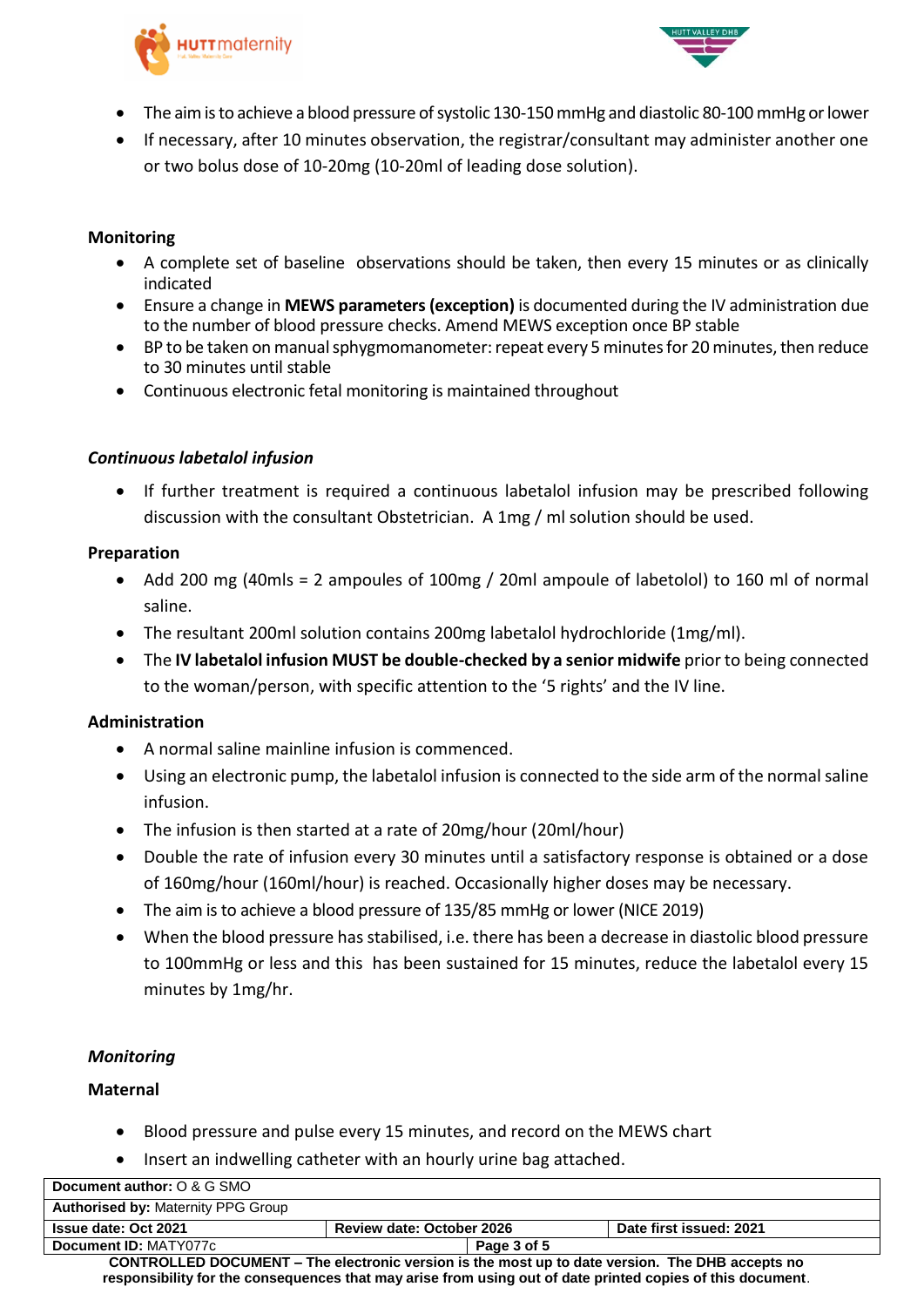



- Strict fluid input and output is recorded on the MEWS chart.
- Report any changes in the woman's/person's condition immediately to the Obstetric RMO (escalate to SMO if concerns).

**Note**: Do not use an automated device if blood pressure recordings are very high or very low, as they tend to under estimate blood pressure recordings. An automated device is only recommended if the blood pressure is within normal limits. Regular manual checks are mandatory.

## **Fetal**

- Ensure continuous fetal monitoring (CTG) while IV labetalol is in progress.
- Once the maternal diastolic blood pressure is stabilised (blood pressure 135/85mmHg or lower) reduce the level of monitoring following consultation with the Obstetric RMO and/or SMO.

# **Related Documents:**

- Hypertensive Disorders of Pregnancy (HDP) including pre-eclampsia MATY077
- Intravenous labetalol use for severe maternal hypertension policy MATY082
- Acute Management of Eclampsia MATY053

# **Keywords for searching:**

- 1. Labetalol
- 2. Hypertension
- 3. Eclampsia
- 4. MATY077c

# **Informed Consent:**

The right of a consumer to make an informed choice and give informed consent, including the right to refuse medical treatment, is enshrined in law and in the Code of Health and Disability Consumers' Rights in New Zealand. This means that a woman can choose to decline treatment, referral to another practitioner, or transfer of clinical responsibility. If this occurs follow the process map on page 18 of the Referral Guidelines (Ministry of Health, 2012).

# **Tangata Whenua Statement:**

The Women's Health Service recognises the rights and responsibilities of Māori as tangata whenua and Treaty Partners. This allows and acknowledges the importance of cultural diversity in all aspects of our care and practice in Aotearoa New Zealand.

As stated in [Te Pae Amorangi](http://www.huttvalleydhb.org.nz/about-us/reports-and-publications/te-pae-amorangi/) (Hutt Valley DHB Māori Health Strategy) 2018-2027, Hutt DHB as a Crown agency is committed to our role in maintaining active relationships with iwi, under Te Tiriti o Waitangi. This strategy recognises the established principles of Partnership, Participation and Protection and recognises steps towards the reviewed interpretation of Te Tiriti principles to date

| Document author: O & G SMO                                                                                                                                                                                           |                                  |             |                         |
|----------------------------------------------------------------------------------------------------------------------------------------------------------------------------------------------------------------------|----------------------------------|-------------|-------------------------|
| <b>Authorised by: Maternity PPG Group</b>                                                                                                                                                                            |                                  |             |                         |
| <b>Issue date: Oct 2021</b>                                                                                                                                                                                          | <b>Review date: October 2026</b> |             | Date first issued: 2021 |
| Document ID: MATY077c                                                                                                                                                                                                |                                  | Page 4 of 5 |                         |
| <b>CONTROLLED DOCUMENT – The electronic version is the most up to date version. The DHB accepts no</b><br>responsibility for the consequences that may arise from using out of date printed copies of this document. |                                  |             |                         |